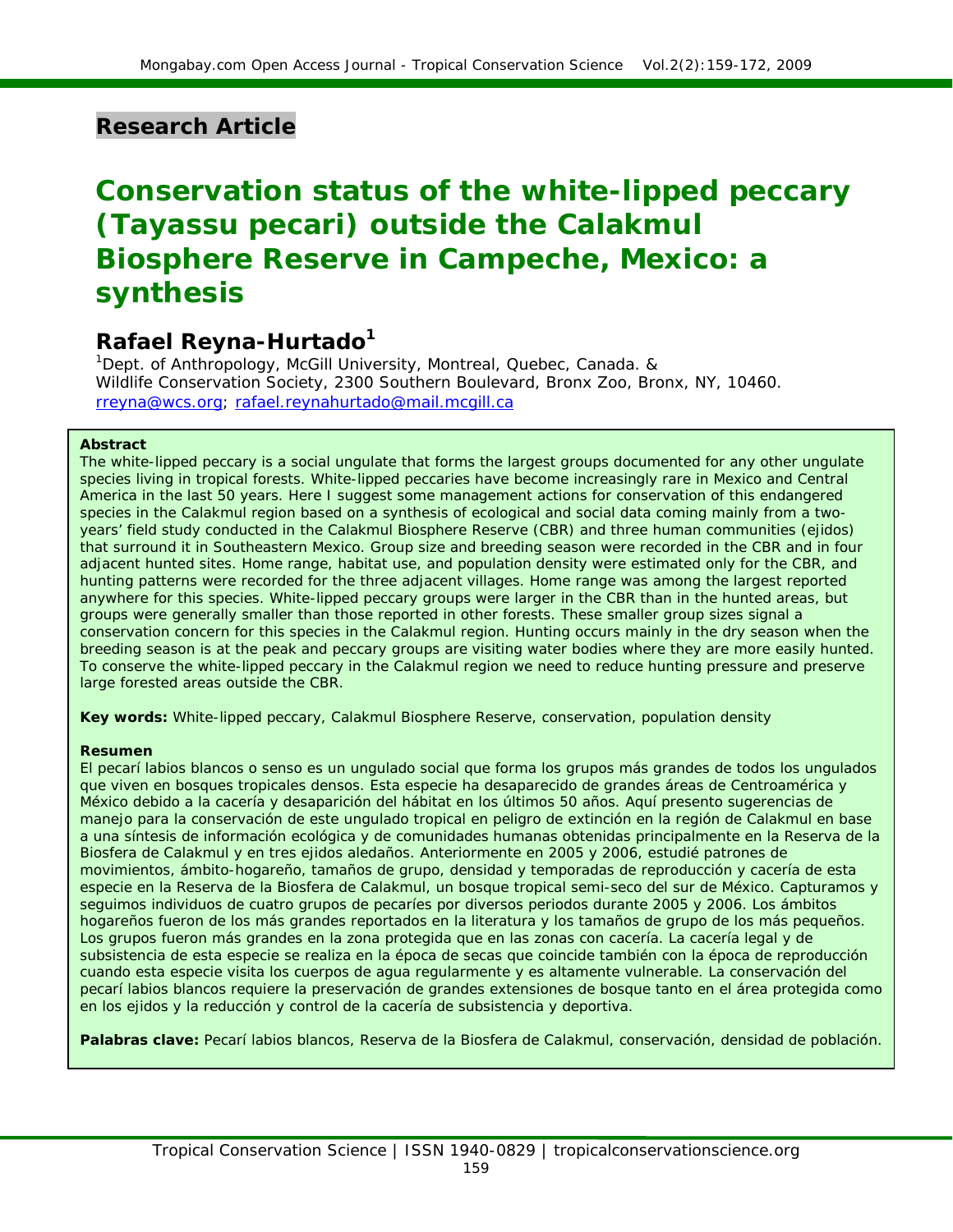Received: Received 8 August 2008; Accepted 20 January, 2009, Published: 25 May, 2009

**Copyright**: © Rafael Reyna-Hurtado. This is an open access paper. We use the Creative Commons Attribution 3.0 license <http://creativecommons.org/licenses/by/3.0/>- The license permits any user to download, print out, extract, archive, and distribute the article, so long as appropriate credit is given to the authors and source of the work. The license ensures that the published article will be as widely available as possible and that the article can be included in any scientific archive. Open Access authors retain the copyrights of their papers. Open access is a property of individual works, not necessarily journals or publishers.

**Cite this paper as:** Reyna-Hurtado, R. 2009. Conservation status of the white-lipped peccary (*Tayassu pecari*) outside the Calakmul Biosphere Reserve in Campeche, Mexico: a synthesis. *Tropical Conservation Science* Vol. 2(2):159-172. Available online: [www.tropicalconservationscience.org](http://www.tropicalconservationscience.org/)

#### **Introduction**

The white-lipped peccary (*Tayassu pecari*, Link 1795, Order: Artiodactyla, Fam: Tayassuidae; Fig. 1) is one of the three recognized living species of peccaries [1]. White-lipped peccary distribution once ranged from Veracruz (Mexico) to northern Argentina. However, the range of this species has been reduced in several regions due to overhunting and forest fragmentation. The species is on CITES Appendix II, but its status is poorly known. The IUCN Red-List (2007, [www.iucnredlist.org\)](http://www.iucnredlist.org/) classified it as Lower Risk/Least Concern due to the wide range of the species. It was determined recently [2] that the species has been extirpated in 80% of the historical range in Mexico. More than 50 years ago, Leopold [3] pointed out the reduction in numbers and range of this species in Mexico due to habitat loss and excessive hunting [3, 4]. So true were his predictions that in Mexico white-lipped peccaries have disappeared from Veracruz, Tabasco, and Yucatan states, and isolated populations remain in Oaxaca and Quintana Roo, with the only stable populations in Chiapas and Campeche [2-5].

Despite this reduction of the range, until 2008 the species has not been classified in the national list of endangered species (NOM-Norma Oficial Mexicana de Especies en Peligro) issued by the Environmental Ministry of the Mexican Government (SEMARNAT), and sport hunting is still allowed in Campeche and Quintana Roo states under the official scheme of Conservation and Management Units (UMA for its Spanish initials). The current situation is even worse when we consider that subsistence hunting [5-8], and forest fragmentation are affecting this species outside the protected areas without a conservation plan at any regional or national scale.



Fig. 1. Individual white-lipped peccary (*Tayassu pecari*) and a group showing some individuals radio-marked. Photo: Rafael Reyna-Hurtado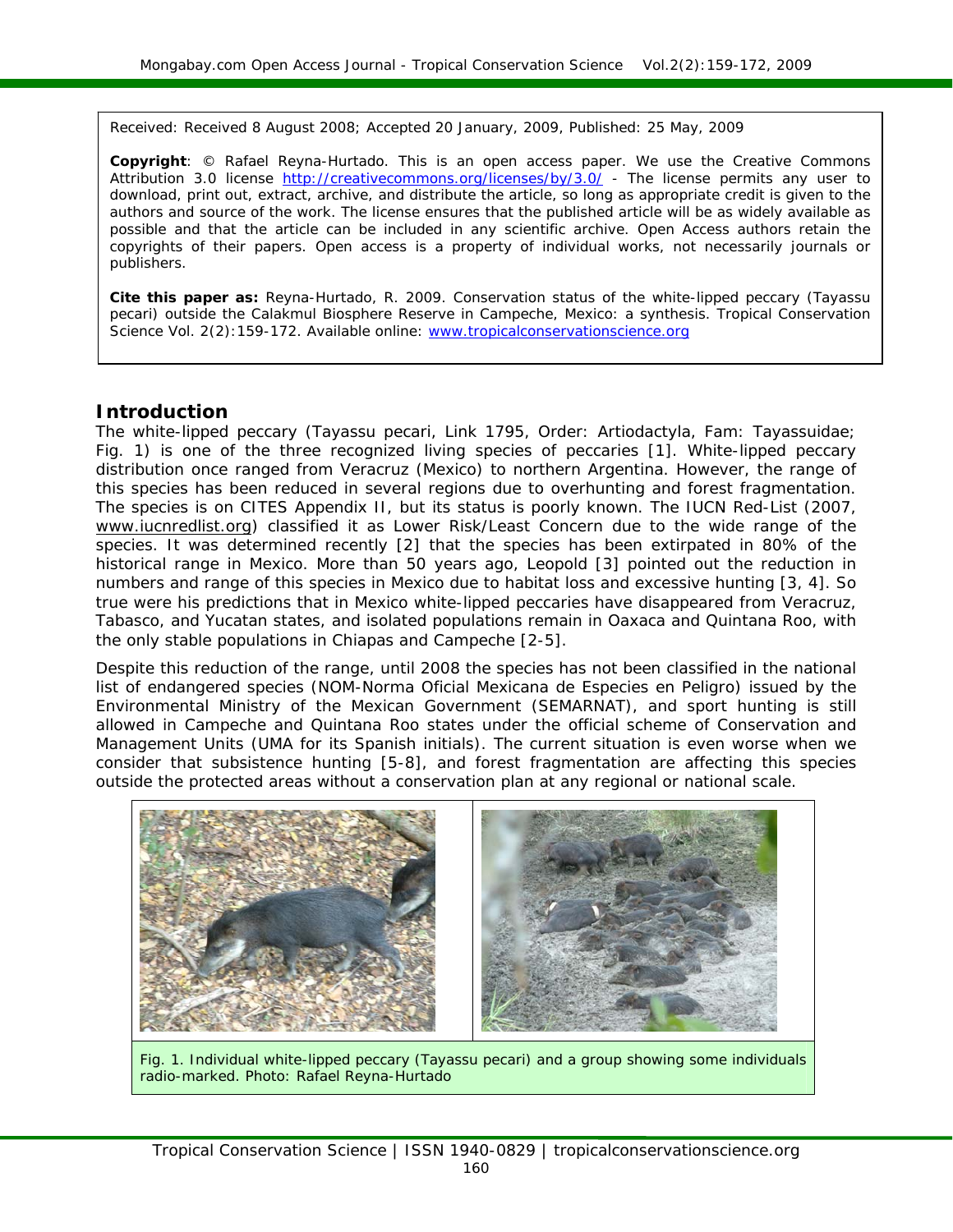The white-lipped peccary is an unusual social ungulate that lives in closed habitats while forming large and cohesive groups, generally from 10 to 300 individuals, but there are historic reports of groups larger than one thousand animals [9]. Usually the white-lipped peccary travels long distances in non-predictable movements, but evidence of seasonal movements have been found for some places; however these movements are inside large home ranges [10, 11]. In other areas its presence is episodic and unpredictable [12]. The white-lipped peccary likes to wallow in muddy soils around water ponds and rivers, especially during the dry season. Peccaries are mainly frugivorous and can eat hard nuts not consumed by other species, e.g., *Buriti* palm (*Mauritia flexuosa*; [13]). White-lipped peccaries are prey to great cats like the puma (*Puma concolor*), and jaguar (*Panthera onca*). This species shows little tolerance for humans and avoids or disappears quickly from highly populated areas when the habitat changes dramatically [1, 3, 6, 14).

Here I present a synthesis of ecological data on the white-lipped peccary and human social data obtained in the Calakmul Biosphere Reserve (CBR hereafter) and three adjacent communal lands (*ejidos* hereafter), from two major studies I conducted in 2001 [7], and from 2004 to 2006 [15]. I integrated recently published data from home range, habitat use [16], relative abundance [6], ecological density, group size, reproduction season, and hunting pressure [17], aiming to suggest some management strategies for the conservation of this highly endangered species of Mexican wildlife.

#### **Study Area**

*The Great Calakmul Region.* This study was conducted in the Calakmul municipality in the Mexican state of Campeche (Fig. 2). This municipality includes the CBR, the largest protected tropical forest in Mexico, with 7,238 km<sup>2</sup> that was decreed as a protected area in 1989. The CBR is part of the Great Calakmul Region [18] that includes the Maya Biosphere Reserve in Guatemala and the Rio Bravo-Dos-Milpas conservation area in Belize, which together form one of the largest tropical forests in Mesoamerica, covering more than 20,000  $km^2$ . The CBR is divided into two core areas (Southern and Northern) with mitigation areas around them.

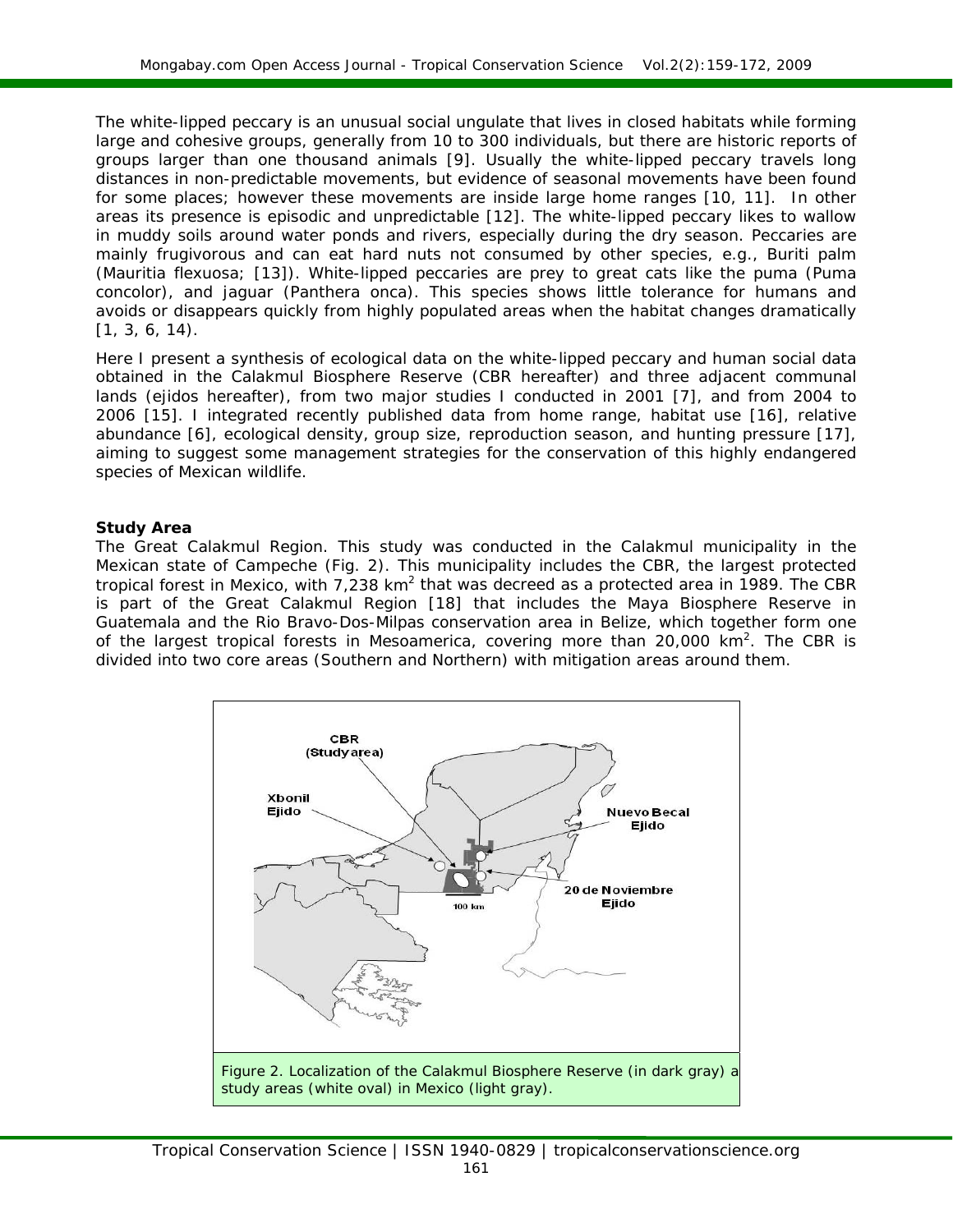According to Köppen (modified by Garcia [19]), the Calakmul climate is warm and sub-humid (Aw), with a mean annual temperature of  $24.6^{\circ}$  C. There is seasonal rainfall, mainly in summer and early fall, with an annual average of 1,076.2 mm. The water in the area is obtained through precipitation since there is no a permanent river system. Most of the rainfall percolates through the limestone, but some drains superficially and stores in ponds. These ponds constitute the only source of water for wildlife through the dry season. There are four major forest associations [20], the Medium Sub-Perennial Forest (Medium), the Low-Flooded Forest (Flooded), which gets seasonally inundated after two to three months of heavy rains, and the Medium and Low Semi-Deciduous Forests, which both can be classified as dry forest (Dry).

Despite the presence of some jaguar hunters, gum tappers, and archeological looters, this region has remained almost undisturbed since the Mayans abandoned it 1,100 years ago. In the 1970s when the Mexican government encouraged the colonization of the "last frontier" in Mexico, the tropical forests of the humid and semi-humid tropics, such as Calakmul and other parts of Mexico, received a large influx of people from Mexico's central and southern states. This colonization process brought environmental changes to the region, and a municipality that presently includes 114 human settlements (*ejidos*) and an estimated population of 35,000 persons [21]. Today a mosaic of social conditions and land tenures surround the CBR, and hunting as well as other extractive activities are common in the area [6, 8, 22-24]. The three *ejidos* where I conducted studies on this species where: Nuevo Becal, Xbonil, and 20 de Noviembre (see details [6, 17]). These *ejidos* have some of the largest communal forests, and are located adjacent to the CBR in the Northeast, East, and West, respectively, representing the microclimate and habitat variation of the area that surrounds the CBR.

*Ejido Nuevo Becal.* This community is formed by approximately 350 inhabitants of "mestizo" origin from Campeche, Tabasco and Veracruz status. The *ejido* was created in 1970 and encompasses 520 km<sup>2</sup> of mainly forested area. This community is located at the northeast of the CBR and is running a community sport hunting enterprise under the UMA scheme in its lands (see details in [24]).

*20 de Noviembre.* This *ejido* is located to the east of the south core area of the CBR, and includes 343 inhabitants of Maya origin. The land is 280 km2 in extension. The *ejido* was also created in the early 1970s and has been mainly forested. .

 *Xbonil.*This *ejido* is located to the Northwest of the CBR southern area. It consists of approximately 618 inhabitants of "mestizo" origin, mainly from Michoacán, Tabasco, Veracruz, and Chiapas states. The area is 400  $km^2$  of mainly forested land. Xbonil also has a UMA with sport-hunting purpose [22].

# **Methods and background information**

## *White-lipped peccary capture, radio-telemetry, home range and habitat use*

With the assistance of two persons, a total of 17 white-lipped peccaries from four groups were captured during the 2005 dry season and fitted with radio transmitters (Telonics, Inc.). Details may be seen in [16]. Groups were monitored using the homing method [25] that consisted of locating the groups from the only existing high points, the two Mayan temples of the Calakmul archeological city, and then walking towards the group. Using the homing method I collected 70% of the home range fixes as GPS points, while the other 30% were obtained through radiotelemetry triangulation from temporal points, and in some rare occasions from the highest points (Mayan temples and hills) [16]. Home range sizes were estimated for each group by the fixed-kernel, adaptive-kernel, and minimum-convex-polygon (MCP) methods [26]. Details may be seen in [16]. The four groups were monitored for different periods of time during the 18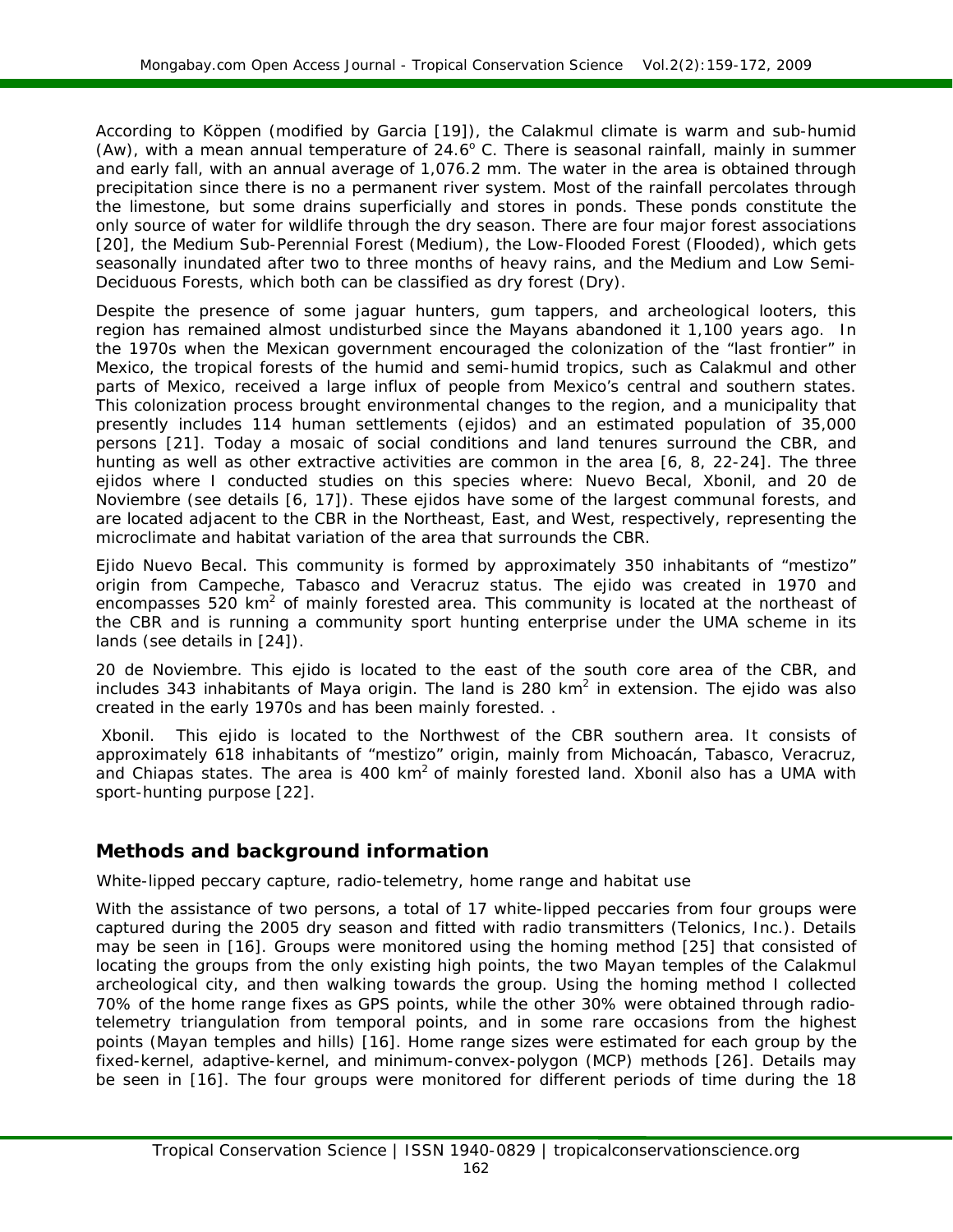months that encompassed the study time. The groups were identified as the Red, Blue, Green, and Yellow groups.

To estimate habitat preferences for each group, I recorded the forest type where the group was observed, and thereafter at 15-minute intervals while in contact with the group. I never attempted to estimate forest type based on the radio-telemetry locations; all forest type use data was obtained by direct observations of the four groups. I used compositional analysis [27] as the main method for contrasting the use of habitat types by white-lipped peccary groups vs. habitat availability (see details in [16]).

During the 18 months of the study I encountered the groups on 203 days. I maintained contact with the groups from 10 to 17 months (see details in [16]). In accordance with Seaman and Powell [28] and Seaman et al. [29], I considered the 95% fixed-kernel estimates to best represent the home range of the groups for their respective periods of time (Fig. 3). With 95% fixed-kernel, the Blue group had the largest home range  $(97.5 \text{ km}^2)$  followed by the Green group (82.4  $km^2$ ). Groups shared the same space almost completely during the dry season of 2005 with a 91.7% degree of overlap for the four groups combined (Fig. 4). During the rainy season of 2005, the Blue, Green and Yellow groups traveled to different areas to the north whereas the Red group stayed in the dry-season area (Fig. 5). The degree of overlap dropped to 34.5% for the rainy season of 2005 for all the groups (see details in [16]).

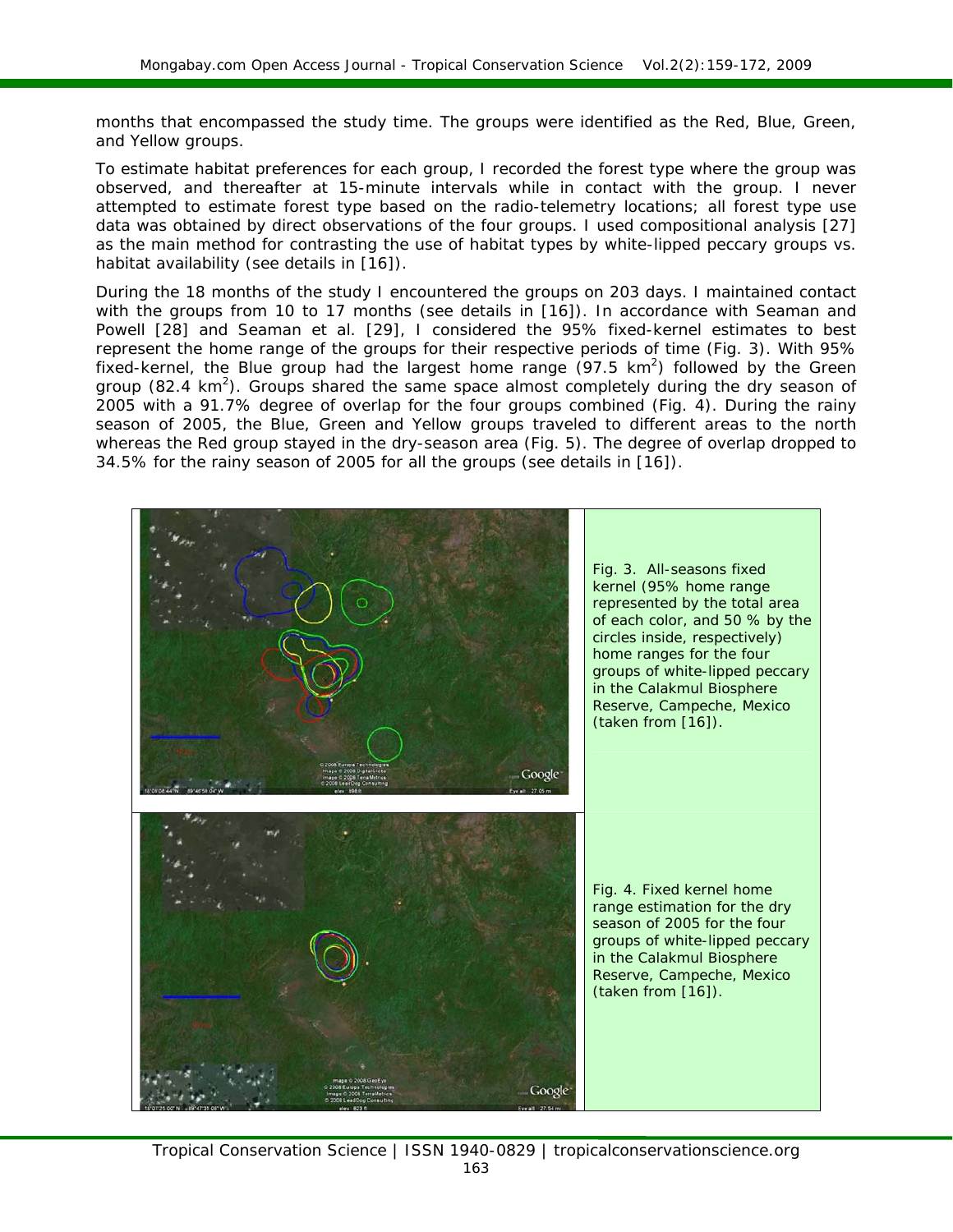Compositional analysis for Johnson's [30] third-order selection (MCP home ranges vs. group localizations) showed that inside their home ranges all groups significantly preferred ponds and medium forest and avoided the dry forest. I performed an additional analysis taking away observations in ponds; the results consistently showed that all white-lipped peccary groups significantly preferred medium forest and avoided dry forest. Flooded forest was also very important for the four groups and for the Green group was ranked even above medium forest and just below ponds (see details in [16]).

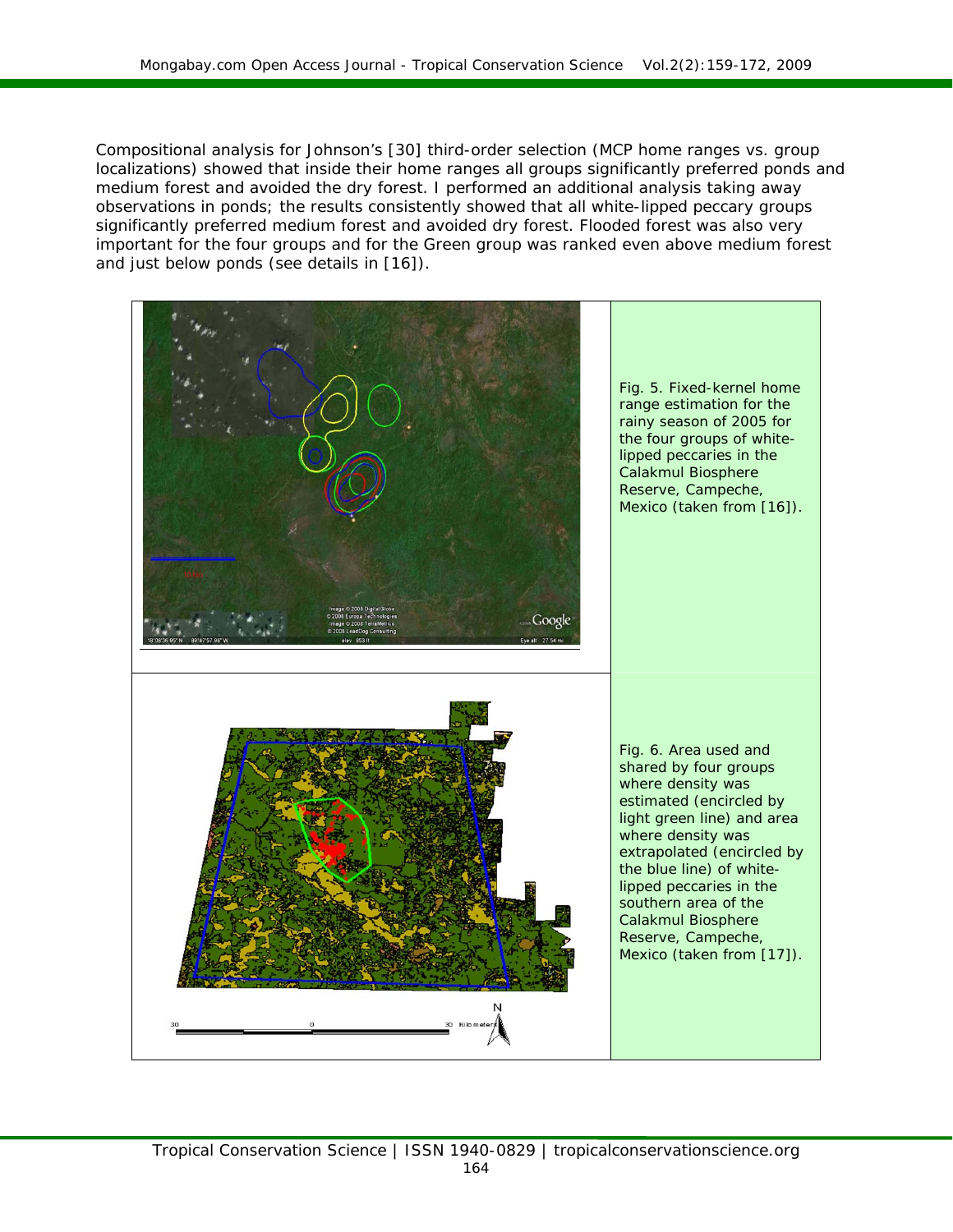#### *Group sizes, breeding season and hunting patterns*

Group sizes and breeding season of white-lipped peccaries were recorded during field surveys at five sites. Three sites were the *ejidos* of Nuevo Becal, 20 de Noviembre, and Xbonil, where subsistence hunting, as well as selective logging and extraction of forest products (palm leaf, honey, mahogany seed, etc.), are common activities. The fourth site (Calakmul-limit) encompasses some ponds located in the border between the southern core of the CBR and an *ejido* in which hunting occurred. The last site was the southern core area of the CBR (with approximately  $3,500 \text{ km}^2$ ). This site was at least 40 km south of the nearest human population center and no hunting occurred there due to the natural isolation of the area and to law enforcement along the only road existing in the area (see details of data collection in [17])*.*

Data about subsistence and sport hunting events in the three *ejidos* were collected mainly with the help of field assistants who lived there during 2005-2006, and by systematic talks with subsistence hunters who were visited every month for the whole period by one student involved in this research (Sadao Pérez Cortez). In addition, for the sport hunting I consulted the people in charge of the program (SEMARNAT, Campeche-office, Mexico) to obtain the dates when it is legal to hunt white-lipped peccaries under the UMA guideline. I focused on the season when white-lipped peccary hunting took place. I also included estimates of hunting pressure on the three *ejidos*, estimates which were obtained in 2001 as part of a study that included interviews of 30 local villagers in each *ejido* to estimate hunting pressure and other social characteristics of the community [6].

The sizes of 24 white-lipped peccary groups were recorded at the four sites from 2001 to 2007. Ten observations were obtained from *ejidos*, nine from the CBR and five from Calakmul-limit. Considering Calakmul-limit as a hunted site, groups were larger in the non-hunted areas (Median=25,  $SE=1.84$  n=9), than in the hunted areas (Median=16,  $SE=1.84$ , n=15) and the difference was significant (*Mann-Whitney* test p=0.02, n=24). Details may be seen in [17].

From 2001 to 2007, I recorded 19 birth events in at least 17 different groups from all the study sites except from one of the *ejidos* (20 de Noviembre). In 18 cases the birth events took place in a period between late December and May with the peak of the breeding season being in January–February; the single exception was a group with newborns sighted in October. On five occasions I observed that females had given birth to twins (see details in [17]).

I recorded 21 hunting events during the study period. These events were performed by subsistence hunters (19) in the three *ejidos* and sport hunters (2) in one *ejido* where legal hunts of this species are allowed through the UMA system. All the hunting events but three took places in the dry season, from late December to mid-May. The exceptions were two hunting events recorded on November 2002 and October 2004 in the Nuevo Becal *ejido* and one from an undetermined season. The legal time to hunt this species is always from early April to mid-May (Dirección General de Vida Silvestre, Campeche, pers. comm.). Of these 21 events, 17 were successful and hunters took between 1 to 13 white-lipped peccaries per event. Sport and subsistence hunters did not discriminate in regard to females that were lactating or pregnant (pers. obs.). Details may be seen in [17]. Finally, I recorded that in a period of two months in 2005, subsistence hunters in combination with sport hunters harvested 27 white-lipped peccaries from a group of 29 individuals, leaving a single mother and her newborn [24]. This occurrence documented the almost complete elimination of a group in an *ejido.*

#### *Ecological density*

I estimated white-lipped peccary density for the CBR based on a minimum convex polygon constructed from location fixes obtained while searching the area several times every month (from the period of 2005-2006) while trying to make contact with the four radio-marked groups (named Red, Blue, Green and Yellow) during a 10-month period. I favored this estimate because from March to December 2005 I had continuous contact with the four groups and had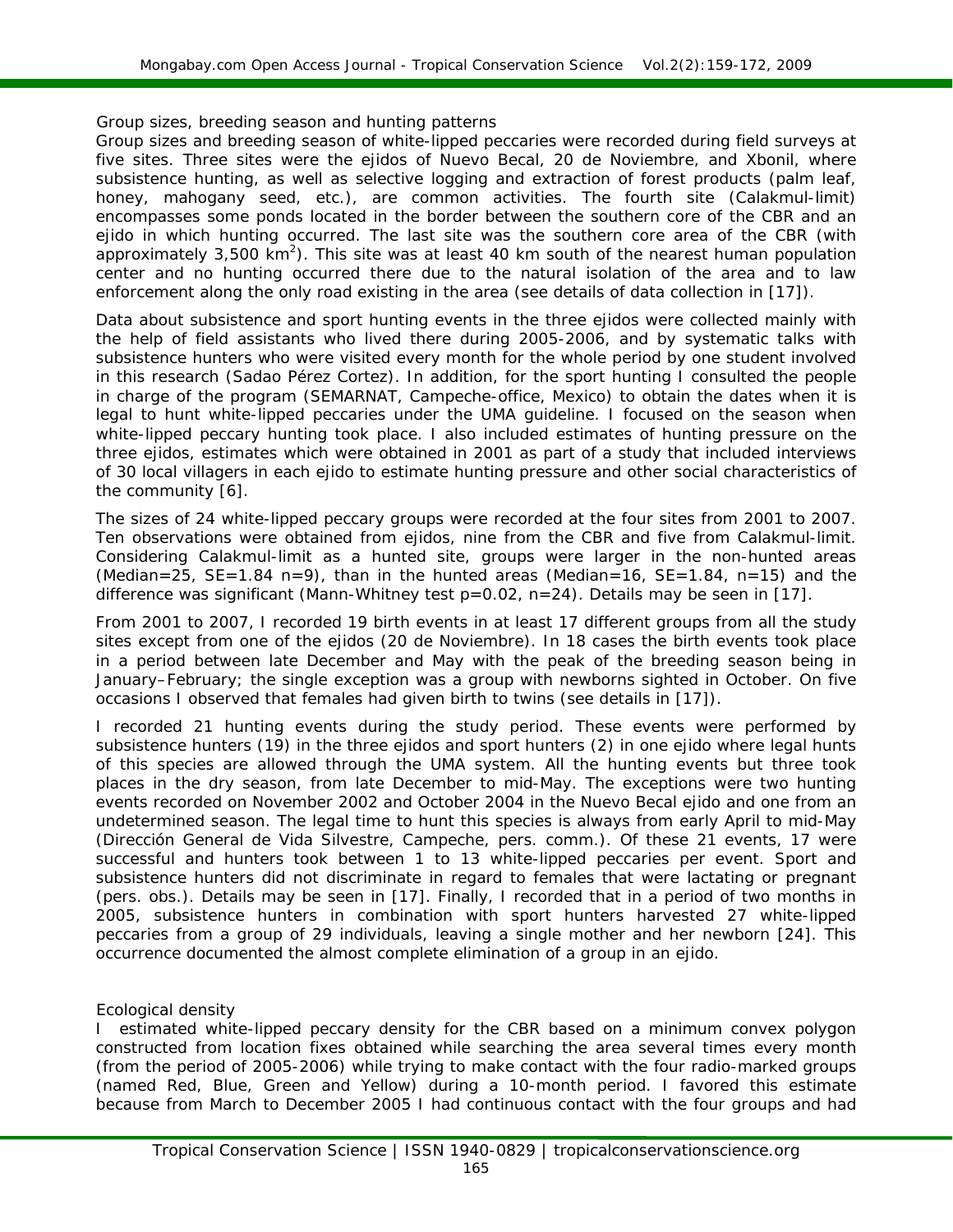precise counts of their size. Additionally, during intense field work in these 10 months, I did not see any white-lipped peccary sign that could not be attributed to the four groups. Every time I encountered a white-lipped peccary sign I confirmed the identity of the group traveling there by using the radio-marked animals in each group. Group observations for more than 200 days confirmed the high fidelity of marked individuals to their respective groups (see details in [17]). Additionally, I estimated the number of individuals and groups existing in the southern area of the CBR by extrapolating these estimates to a larger polygon that included the study area and almost all the southern area of the CBR, with an exception of a 5 km buffer from the border with the *ejidos* (Fig. 6). This extrapolated area shares similar protection status and the habitat types have not changed dramatically [17].

The entire area where only the four radio-marked groups lived during a 10-month period of continuous radio contact was estimated to be 236.7  $km^2$  (Fig 6). The sizes of the four groups were 31, 25, 25, and 20 at the beginning of the radio-telemetry study for a total of 101 whitelipped peccaries. Therefore, the estimated density was 0.43 /  $km^2$ , or one white-lipped peccary/2.34  $km^2$ . I used this density estimate to calculate white-lipped peccary density on the whole southern area of the Calakmul Biosphere Reserve. For the extrapolation exercise, I defined a larger area that encompassed almost all the southern area of the CBR except a buffer of 5 km between the reserve and the *ejidos*. This area selected comprised 3,509.41 km<sup>2</sup> and has the same status of legal protection, a similar level of isolation and, more importantly, similar proportions of forest types (see details in [17]). Therefore, assuming that white-lipped peccaries disperse equally over this area, I estimated 1,493 individuals on the whole southern area of Calakmul Biosphere Reserve. Considering that the mean size of the nine groups recorded in the CBR was 25.7 individuals per group, approximately 58 groups could exist on the total southern area of the Calakmul Biosphere Reserve [17].

#### *Conservation analysis*

Data on home range, habitat use, relative abundance, group size, hunting pattern, density, and range behavior were integrated and analyzed under the spatial and social perspectives of the CBR and the three *ejidos* around it. I did an exercise of extrapolating density and area-used data obtained in the CBR to the three *ejidos* to estimate a maximum potential number of individuals present if hunting did not have an effect. Then I divided this maximum number of individuals for the median of group size I found for the *ejidos* to estimate a potential maximum number of groups present in each *ejido* according to the forested area. Based on these numbers, and in actual hunting and forest use practices, I rated the *ejidos* (Appendix 1) and present some specific recommendations for conservation and better management of the species in the region.

## **Results**

#### *Current status of the species outside the Calakmul Biosphere Reserve*

The situation of white-lipped peccary population outside the CBR is worrisome due to several facts indicating that the species is not doing well outside the protected area. For example, groups were bigger in the protected area than in the *ejidos,* where there is hunting pressure in all of them practiced by subsistence and sport hunters; the hunting season is mainly in the dry season when this species is highly vulnerable because groups are attached to the few remaining water sources. Combined subsistence and sport hunting harvest rates are probably larger than sustainable as the extermination of a group in a single season was demonstrated for one of the *ejidos*.

The large home range of groups as determined in the CBR indicates that this species needs large forested areas to sustain viable populations. It was also shown that the species often visits water bodies and that the preferred habitats were the medium semi-perennial forest and the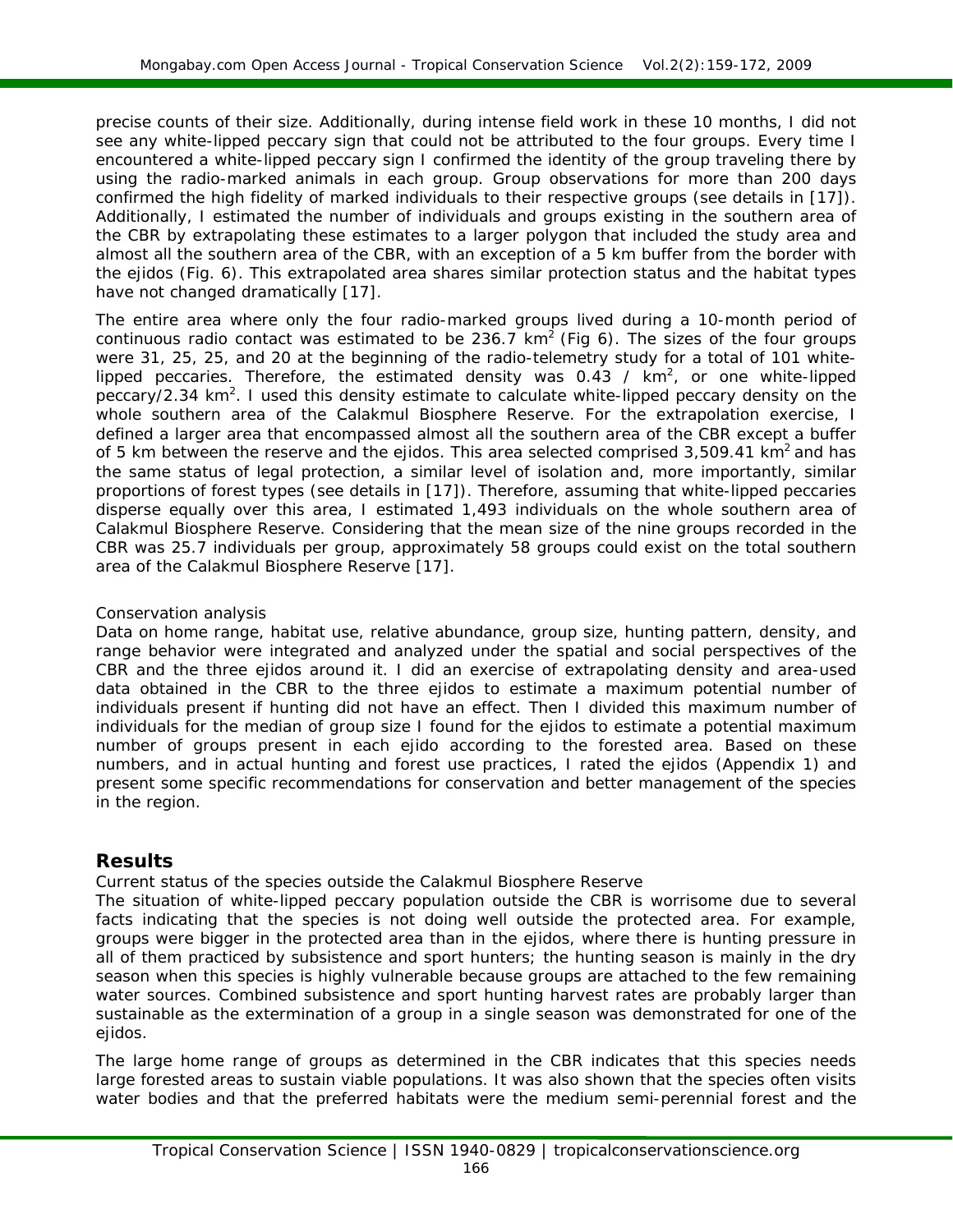low-flooded forest while the dry forest was always avoided. These conditions can be found in the *ejidos* forest only partially, as these already have deforested areas, and the connectivity with the CBR is limited. The following analyses show the particular conditions of each *ejido* according to the potential number of individuals and groups that can be sustained.

#### *Projections of population density*

I extrapolate the density estimation obtained from the CBR into the forested area in the *ejidos*. Due to the lack of exact figures of actual deforestation rates in each *ejido,* I took a precautionary 20% of the total area to account for deforestation due to crop cultivation, urban areas, and cattle ranching in each. Within this new estimate of suitable areas, Nuevo Becal and Xbonil *ejidos* could potentially maintain a maximum population of between 170 to 180 individuals, while the 20 de Noviembre *ejido'*s population would not reach 100 individuals (Appendix 1). According to these estimates and considering a median group size of 20 in each group [17], there are potentially nine groups in Nuevo Becal, nine in Xbonil, and only five in 20 de Noviembre (Appendix 1). Finally, the *ejidos* were categorized for purposes of white-lipped peccary conservation according to size of the area, degree of hunting pressure, and connectivity with the CBR. The best was Xbonil, followed by Nuevo Becal and the worst was 20 de Noviembre *ejido,* which is the smallest of the three and has almost no connectivity with the reserve (Appendix 1).

# **Discussion**

Among the main results, I found that in the Calakmul region group sizes never exceeded 35 individuals, and that they have one of the largest reported home ranges. White-lipped peccaries substantially increased their home ranges when the rainy season arrived in the CBR, suggesting that water availability plays an important role in determining movements of this species.

Habitat use of white-lipped peccaries showed that a forest having a high density of ponds with a combination of semi-perennial and low-flooded forests are the preferred habitats for this species. Water availability could be the factor most important for groups of white-lipped peccaries in any given site. In this study, water access was the driving force behind long movements, and this determined extension of home ranges during the dry season. Empirical observations showed also that white-lipped peccaries prefer areas where the two forest types are mixed and that they avoid large patches of single-forest types [16]. Therefore, preserving the mosaic of vegetation and existing water bodies is one of the very important actions for conservation of this species in the region.

If we compare white-lipped peccary populations in the CBR to populations in human-use areas where hunting pressure exists, this study presents evidence that the populations in the humandominated areas are not doing well. When contrasting the size of groups in the CBR and in communal forests where hunting pressure exists, I found that groups were bigger in the CBR than in the hunted sites, which suggests that this species is being affected by human factors in the communal forests. Additionally, hunting activities (either subsistence or sport) were practiced in the dry season, which is also the breeding season for the species, when they are very vulnerable to hunting due to their behavior of visiting ponds. Hunting during the dry season is one of the main threats to the species in communal forests and can have disastrous consequences for the populations outside the CBR. Additionally, sport hunters are allowed to hunt this species during the last two months of the dry season (April-May), a time of potential maximum stress on white-lipped peccary groups. Along the same lines, hunting a large proportion of any group will have behavior consequences for the rest of the animals, making them vulnerable to high predation levels or limiting the ability to reach feeding/drinking areas, since only some of the animals may know the locations. The social behavior of the group must be respected and preserved in any management activity like sport or subsistence hunting.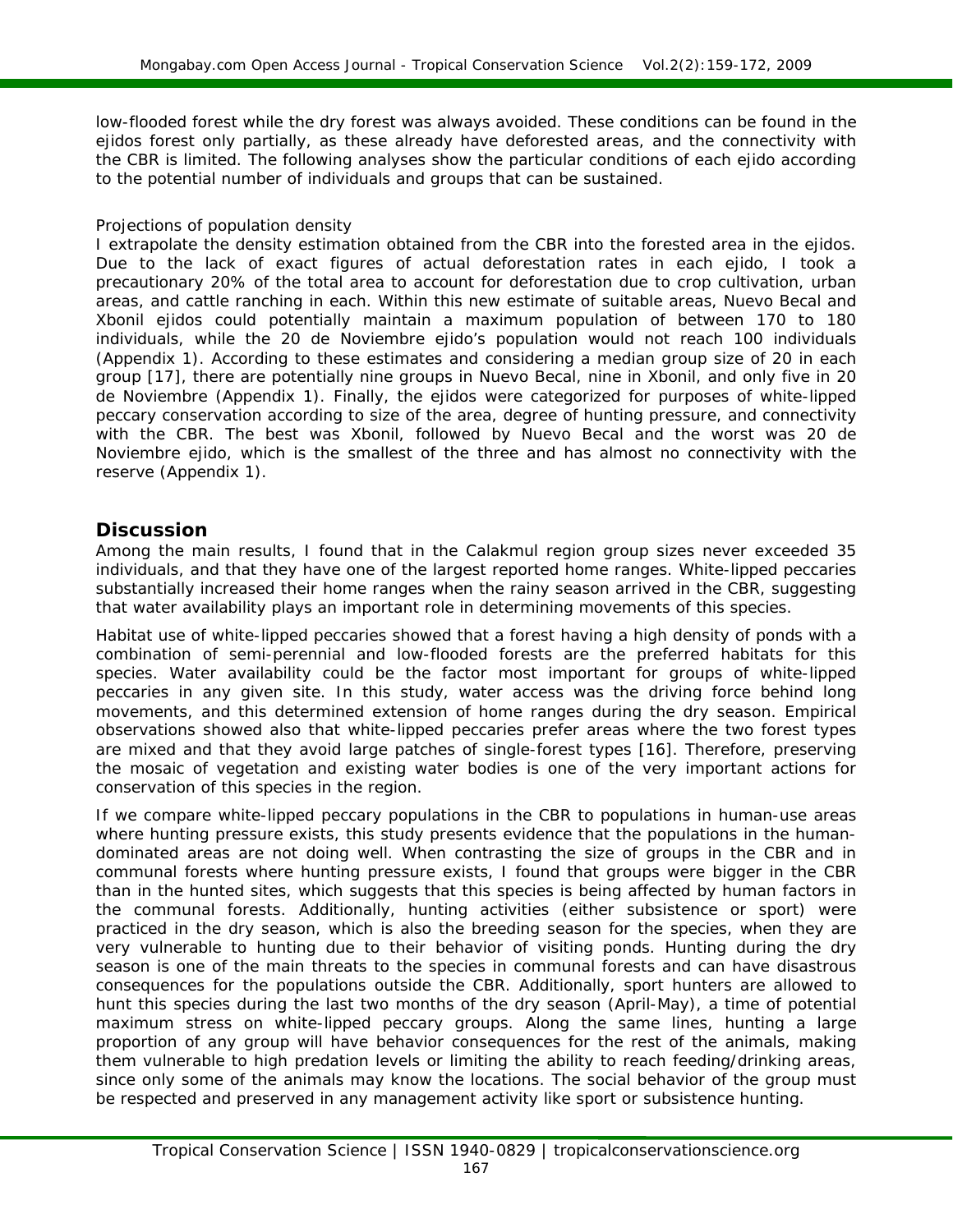# **Implications for conservation**

According to these results, to conserve white-lipped peccary populations in the CBR and the communities around it we will need to preserve large areas of tropical forest.

To conserve white-lipped peccaries in northern Central America it will be necessary to preserve intact this piece of the Maya forest and the attributes that allow this species to survive in it. Conservation measures will likely include effective protection against hunting, no further road development to maintain the isolation of the area, maintaining the availability of ponds and/or other sources of water, and the maintenance of a landscape composed of interspersed medium and flooded forests. Among active conservation measures would be to insure that white-lipped peccary groups have access to water sources (it might even be worthwhile to strategically locate artificial water containers for the extremely dry years like 2005 and 2006). Also, conserving large intact patches of forest would maintain white-lipped peccary populations on humandominated landscapes if hunting pressure can be controlled [17].

Very important components of the landscape are the communal forests (*ejidos*) because they represent an extension of the population living in the CBR and can serve as corridors between populations. According to the home range and density data obtained in this study, to sustain a population of at least 100 white-lipped peccaries we need at least an area of 236 km<sup>2</sup>. In Calakmul region there are some *ejidos* which have more land than that, for example the three *ejidos* studied here. However, these forested areas are also hunting grounds for subsistence hunters, as well as extractive areas where timber and non-timber products are obtained. Activities such as agriculture, cattle ranching, and road-building also are threatening the continuity of these areas with the CBR. There are two main roads that bisect the CBR, one westeast which currently is being converted into a four-lane high-speed road, and one north-south which separated the east side of CBR from the surrounded *ejidos*, among them Nuevo Becal and 20 de Noviembre.

Conserving white-lipped peccaries in *ejidos* forests and assuring connection between the CBR and these forests must be a priority for a conservation plan. Peccary groups living in these areas can exchange genetic material with the population of the CBR, which will prevent the genetic isolation that can be detrimental for any population. Connection will also allow dispersal of individuals to new areas, and in addition will serve as part of corridors between the CBR and other areas where the population exists, like the Sian Ka'an Biosphere Reserve in Quintana Roo State and the Montes Azules Biosphere Reserve in Chiapas State.

For any conservation plan to be successful in such forests, it will have to be developed inside the communities with advice from outsiders, because rules applied by authorities in the city are usually ignored in the area, and there is no law enforcement in the region. Subsistence hunters, if willing, have many options to reduce the pressure on this species. One could be to agree to temporarily ban hunting of the species, at least during the dry season, to allow groups to have access to water during this vulnerable time of the year that is also the breeding time. Other measures that could be taken locally would be to decree a protected area to serve as a source of individuals for the hunting areas. For all these management/conservation actions, monitoring of success and impact will be essential, so residents need to work closely with NGOs, or with academic and governmental institutions that can provide training and capacity building on wildlife ecology and conservation issues.

White-lipped peccary groups in the Calakmul region inhabit a forest that lies in the northern extreme of the species' distribution and where conditions are sub-optimal for its survival. These conditions make this species vulnerable to hunting and other human-induced effects because of the low density and smaller group sizes occurring there. Additionally, the breeding season coincides with the time of the year when the peccaries become more vulnerable to hunting. It is a priority that the government institution in charge of sport hunting (Direccion General de Vida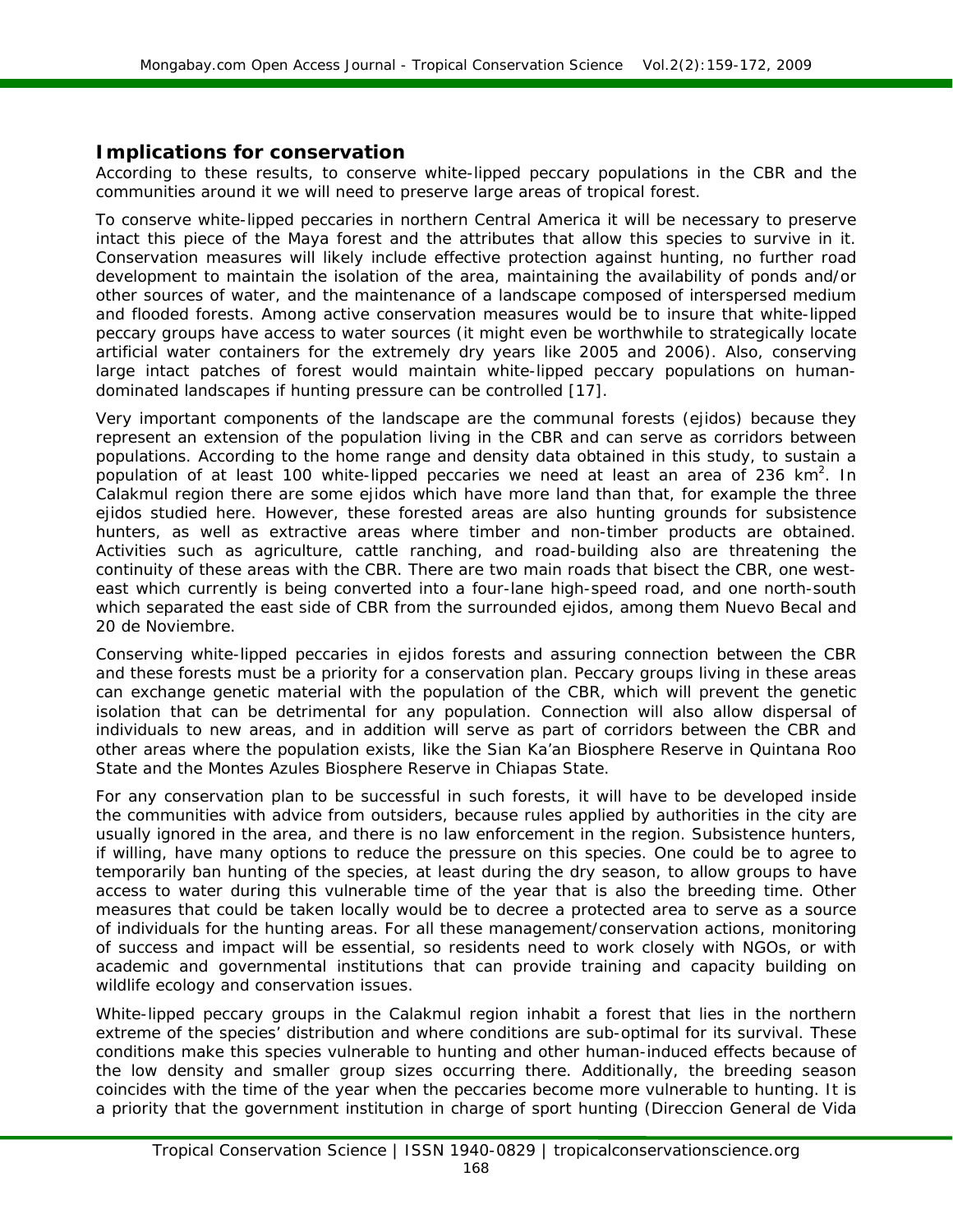Silvestre), as well as other NGOs and academic institutions involved, consider banning the sport hunting of this species until more sound biological information is obtained, or allowing hunting only during the rainy season. Additionally, a very important action is to limit the number of individuals harvested from a group. As a preventive measure, no hunter should take more than 10% of any given group. Considering that the median group size in the *ejidos* is 20 individuals, two peccaries must be the maximum number of animals a sport hunter may extract when hunting from a single group. Reducing the number of animals in a group can have ecological consequences for the rest of the group, since animals are more vulnerable to natural predation, or the common knowledge of feeding areas may be reduced if the hunter kills some of the alpha males that usually lead the groups.

The future disappearance of white-lipped peccary in communal forests could have significant consequences for the ecological processes of these forests and for the remnant white-lipped peccary population in the CBR. Conservation of white-lipped peccaries only within a few large and well-protected reserves, like the CBR, will not represent the best scenario for the conservation of this species in México.

# **Acknowledgments**

I thank E. Rojas-Flores, N. Arias, G. Arias, E. Gutierrez and S. Pérez-Cortez for invaluable fieldwork help. G. Tanner provided support for all the stages of this research. C. Chapman, S. Calme, S. Mandujano, S. Gallina, and J. Blaha improved greatly this paper with interesting comments. I am also grateful to two anonymous reviewers for useful comments on earlier drafts of this paper. M. Weber kindly provided radio-telemetry equipment. F. Durand-Siller, director of the Calakmul Biosphere Reserve, provided permits to do research in the area. C. Vidal, director of the INAH-Campeche, provided permits to work in the archeological city of Calakmul. Light-Hawk volunteers and Semarnat-Mexico provided a flight each to locate the groups. This study was possible thanks to the generosity of CONACYT-Mexico with a grant to R. Reyna-Hurtado 150332 for completion of PhD studies, and to the WCS-Research Fellowship Program and IdeaWild that provided the funds for the fieldwork and equipment. The handling of animals was performed under protocol authorized by the Direccion General de Vida Silvestre (Mexico) and IACUC permit #D594.

# **Literature cited**

- [1] Sowls, L. K. 1997. *Javelinas and the other peccaries: their biology, management and use*. 2nd. Ed. Texas A&M University Press. College Station, Tx, USA. 325 pp.
- [2] Taber, A. et al. 2008*.* Análisis de la Distribución y el Estado de Conservación del Tapir (*Tapirus terrestris*) y el Pecarí Labiado (*Tayassu pecari*) en Latinoamérica. Santa Cruz, Bolivia, Workshop. Pigs, Peccaries and Hippos Specialist Group (IUCN), Tapir Specialist Group (IUCN), WCS and Wildlife Trust.
- [3] Leopold, A. S. 1959. *Fauna Silvestre de México.* Instituto Mexicano de Recursos Naturales Renovables. México D.F. 608 pp.
- [4] Emmons, L. H., and Feer, F.1990. *Neotropical rainforest mammals. A field guide.* The University of Chicago Press. Chicago, IL. USA. 281 pp
- [5] Naranjo, E. J. 2002. Population ecology and conservation of ungulates in the Lacandon forest, México. *Ph.D. Dissertation.* The University of Florida, Gainesville, Fl, USA. 146
- [6] Reyna-Hurtado, R., and Tanner, G. W. 2007. Ungulate relative abundance in hunted and non-hunted sites in Calakmul Forest (Southern Mexico). *Biodiversity and Conservation* 16:743-757
- [7] Reyna-Hurtado, R. 2002. Hunting effects on the ungulates species in Calakmul Forest, Mexico. *Master Thesis,* University of Florida. Gainesville, Fl. 91 pp.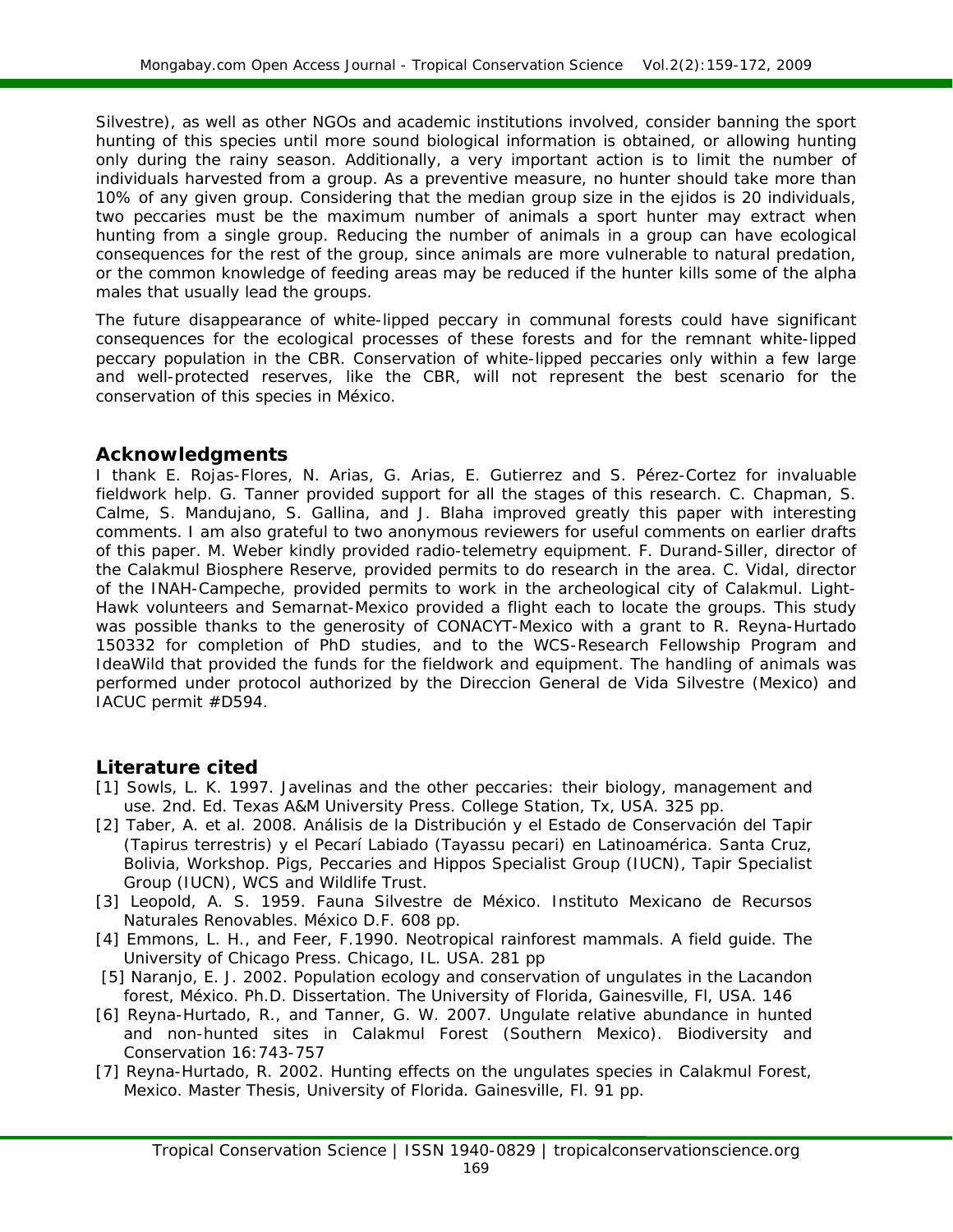- [8] Weber, M. 2000. Effects of hunting on tropical deer populations in Southeastern México. *M.Sc. Thesis*. Royal Veterinary College. University of London. London, U K. 80.pp
- [9] Mayer, J. and Wetzel. R. M. 1987. *Tayassu pecari.* Mammalian Species. 293, 1-7 pp.
- [10] Fragoso J. M. V. 1998. Home range and movement patterns of white-lipped peccary (*Tayassu pecari*) herds in the Northern Brazilian Amazon. *Biotropica* 30(3): 458-469.
- [11] Altrichter, M., Drews, C. , Sáenz, J. C., y Carrillo, E. 2002. Presupuesto de tiempo del Chancho Cariblanco (*Tayassu pecari*) en un bosque húmedo de Costa Rica. *Biotropica* 34: 136-143.
- [12] Bodmer, R. 1991. Influence of digestive morphology on resources partitioning in Amazonian ungulates. *Oecologia* 85:361-365.
- [13] Kiltie, R. A., and Terborgh, J. 1983. Observations on the behavior of rain forest peccaries in Perú: Why do white-lipped peccaries form herds? *Z. Tirpssychol.* 62:241- 255.
- [14] Alvarez del Toro, M. 1991. *Los mamíferos de Chiapas.* 2da ed. Gobierno del Estado, Tuxtla Gutierrez, Chiapas, México. 133 pp.
- [15] Reyna-Hurtado, R. 2007. Social ecology of the white-lipped peccary (*Tayassu pecari*) in Calakmul forest, Campeche, Mexico. PhD Thesis. University of Florida. Gainesville, Fl.132 pp
- [16] Reyna-Hurtado, R., Rojas-Flores, E., and Tanner, G.W. *In press*. Home range and habitat preferences of the white-lipped peccary (*Tayassu pecari*) in Yucatan Peninsula, Mexico. *Journal of Mammalogy.*
- [17] Reyna-Hurtado, R., Naranjo, E., Chapman, C., and Tanner, G.W. *In press*. Relating hunting patterns, population density, and group size with conservation of the whitelipped peccary (*Tayassu pecari*) in the Calakmul region of Mexico. *Oryx*
- [18] Galindo-Leal, C. 1999. *La gran región de Calakmul: prioridades biológicas de conservación y propuesta de modificación de la Reserva de la Biosfera.* Reporte final al World Widlife Fund. Mexico D.F. Mexico 40 pp.
- [19] García, E., 1988. *Adaptación del sistema climatológico de Koppen a la República Mexicana.* México, D.F. 76 pp.
- [20] Pennington, T. D., and Sarukhán, J. 1998. *Árboles Tropicales de México.* UNAM. Fondo de Cultura Económica. México D.F. México
- [21] INEGI (Instituto Nacional de Estadística Geografia e Informática). 2005. *Conteo socio-económico del 2005.* Estado de Campeche. INEGI. Campeche, México.
- [22] Reyna-Hurtado, R., Sanvicente, M., Calmé, S., Escalona, G., and Vargas, J. A. 1999. *Estudio de fauna silvestre en la comunidad de Xbonil, Calakmul, Campeche. S*EMARNAP. ECOSUR. Camp, Camp. México. 88 pp.
- [23] Escamilla, A., Sanvicente, M., Sosa, M., and Galindo-Leal, C. 2000. Habitat mosaic, wildlife availability, and hunting in the tropical forest of Calakmul, México. *Conservation Biology* 14:1592-1601.
- [24] Weber, M., García-Marmolejo, G. and Reyna-Hurtado, R. 2006. The tragedy of the commons Mexican style: A critique to the Mexican UMAs concept as applied to wildlife management and use in south-eastern Mexico. *Wildlife Society Bulletin* 34:1480-1488
- [25] White, G. C. and Garrot, R. A.1990. *Analysis of Wildlife Radio-Tracking Data.*  Academic Press, San Diego, CA, USA
- [26] Kernohan, B. J., Gitzen, R. A., and Millspaugh, J. J. 2001. *Analysis of Animal Space Use and Movement.* Pp. 125-166, In: *Radio Tracking and Animal Populations.* Millspaugh, J. J. and J. M. Marzluff (eds). Academic Press, USA, 474 pp.
- [27] Aebischer, N., Robertson, P. A., and Kenward, R. E. 1993. Compositional analysis of habitat use from animals radio-tracking data. *Ecology* 74:1313-1325
- [28] Seaman, D. E. and Powell, R. A. 1996. An evaluation of the accuracy of kernel density estimators for home range analysis. *Ecology* 77 :2075-2085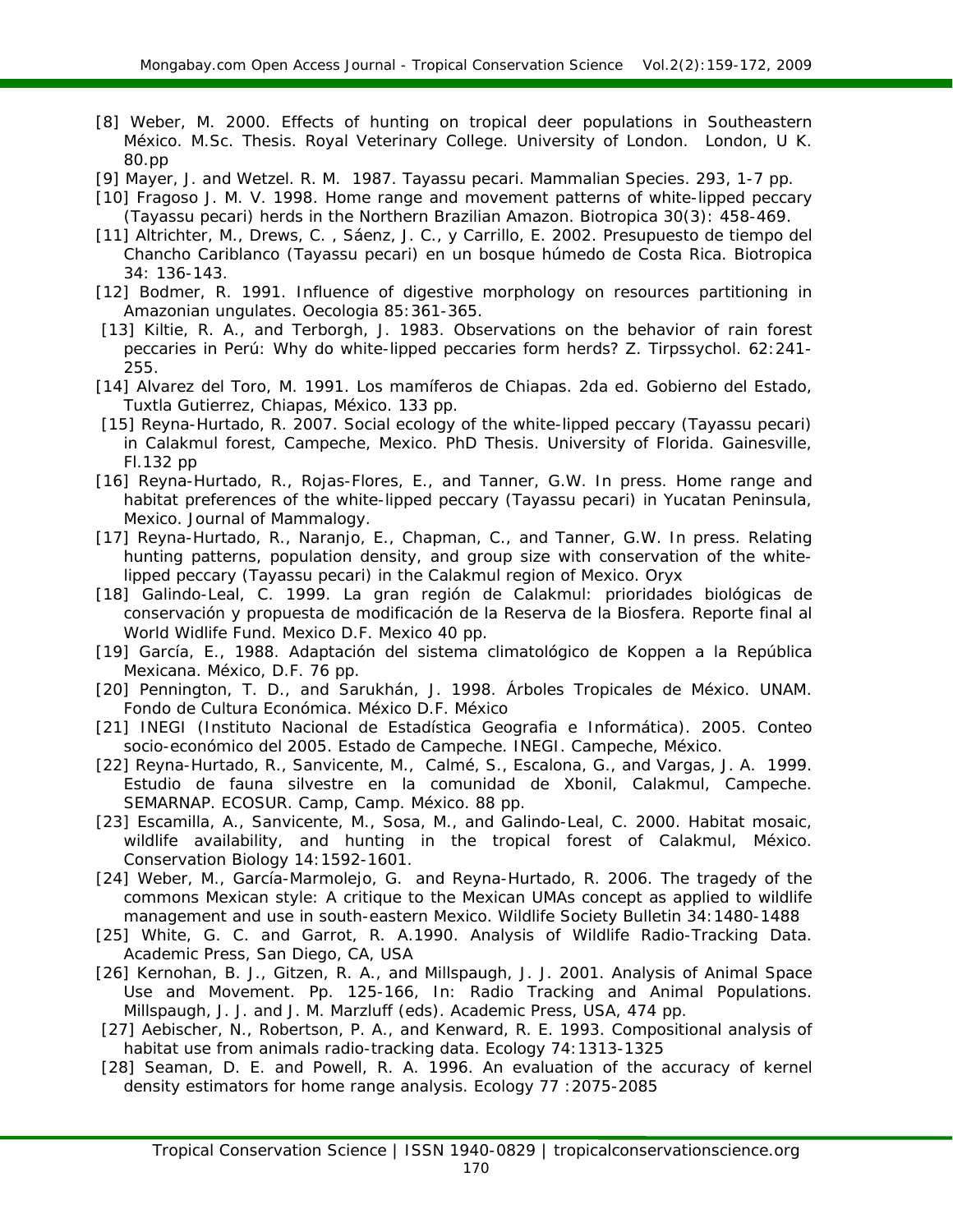- [29] Seaman, D. E., Millspaugh, J. J., Kernohan, B.J., Brundige, G. C., Raedeke, K. J., and Gitzen, R. A. 1999. Effects of sample size on kernel home range estimates. *Journal of Wildlife Management* 63 :739-747
- [30] Johnson, D. H. 1980. The comparison of usage and availability measurements for evaluating resources preference. Ecology 61: 65-71